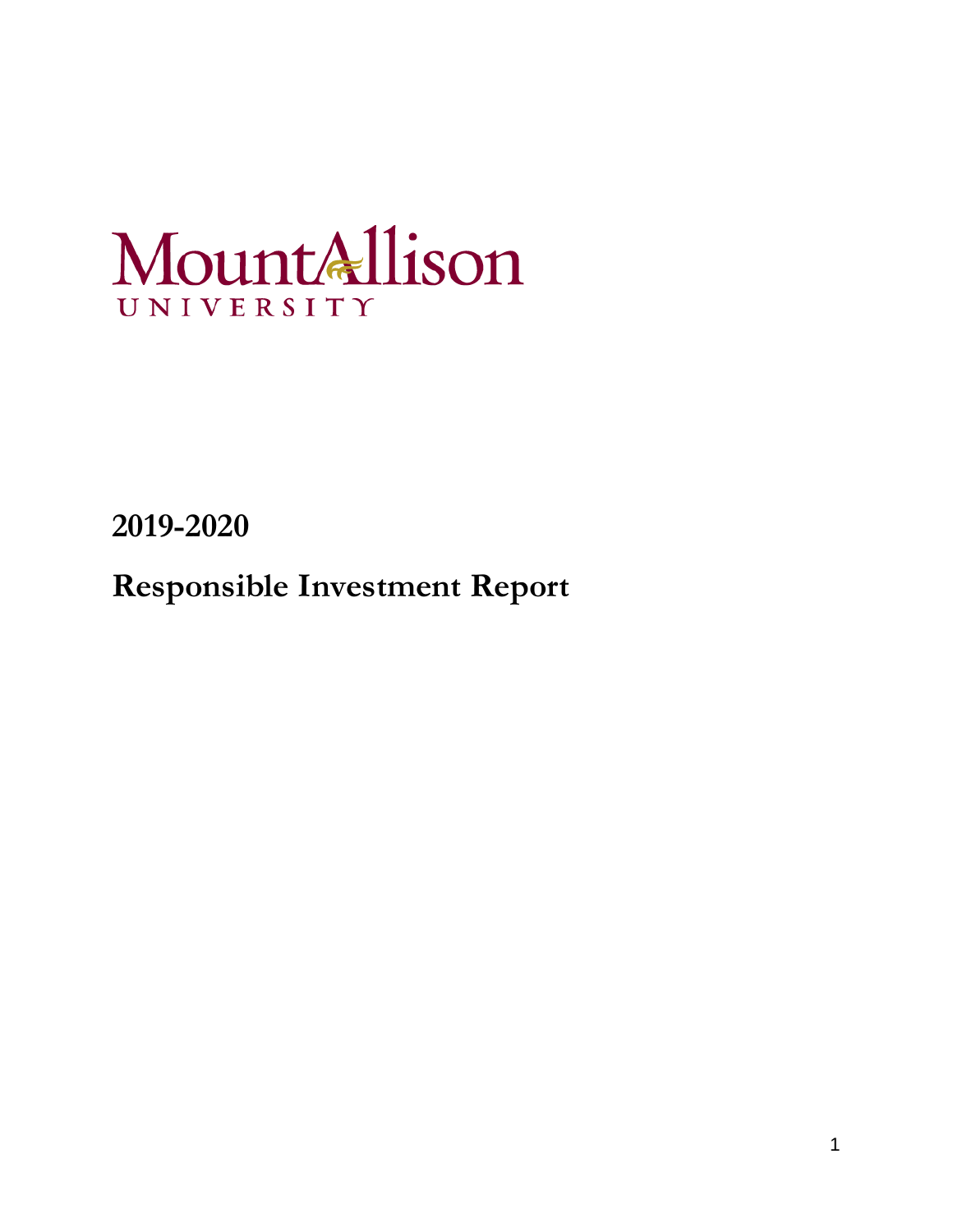## **Table of Contents**

| Background                                                                                          | Error! Bookmark not defined. |
|-----------------------------------------------------------------------------------------------------|------------------------------|
| What is responsible investment?                                                                     | Error! Bookmark not defined. |
| What are environmental, social and governance (ESG) factors? Error! Bookmark not defined.           |                              |
| United Nations supported Principles for Responsible Investment (PRI)<br>defined.                    | <b>Error! Bookmark not</b>   |
| Mount Allison investment policies                                                                   | Error! Bookmark not defined. |
| How do Mount Allison's investment managers incorporate ESG factors? Error! Bookmark not<br>defined. |                              |
| Spotlight on our investment managers' responsible investing activities<br>defined.                  | <b>Error! Bookmark not</b>   |
| Disclosure of annual holdings                                                                       | 8                            |
| Options for new donations                                                                           | 8                            |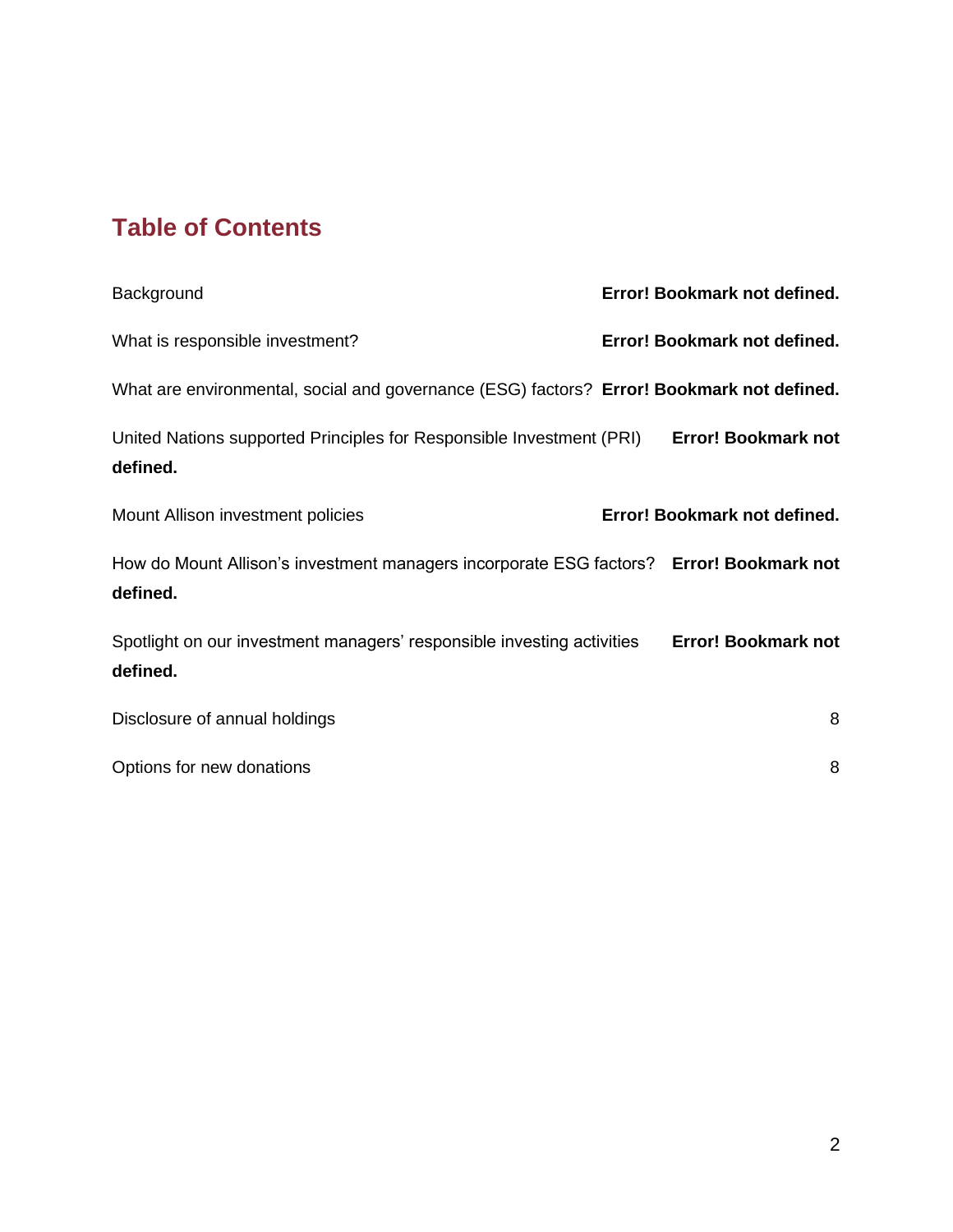## **Background**

In 2016, the Board of Regents created the Responsible Investment Sub-committee. The Sub-committee brought forward a number of recommendations, which the Board approved in April 2017.

Those recommendations included:

- Updating applicable investment policies to consider environmental, social, and governance factors (ESG)
- Providing donors with the option to invest new donations in a fund that excludes or limits investment in certain sectors
- Becoming a signatory to the United Nations Principles of Responsible Investment (UNPRI)
- Making available a list of the underlying stock and bond holdings of the University's pooled funds
- Producing an annual report on the University's responsible investment activities

This annual report details the progress made by Mount Allison to implement these recommendations.

#### **What is responsible investment?**

Responsible investment is an approach to investing that aims to incorporate environmental, social and governance (ESG) factors into investment decisions, to ensure that all relevant factors are accounted for when assessing risk and return.

#### **What are environmental, social and governance (ESG) factors?**

Examples of environmental, social and governance (ESG) factors are numerous and evershifting. They include:

- **Environmental** climate change, greenhouse gas (GHG) emissions, resource depletion, waste and pollution, deforestation
- **Social** working conditions, including slavery and child labour; local communities, including Indigenous communities; conflict; health and safety; employee relations; diversity
- **Governance** executive pay, bribery and corruption, political lobbying and donations, board diversity and structure, tax strategy

## **United Nations supported Principles for Responsible Investment (PRI)**

Mount Allison is a signatory to the Principles for Responsible Investment (PRI). Mount Allison joined the PRI in May 2018.

The PRI [\(https://www.unpri.org/\)](https://www.unpri.org/) is an international proponent of responsible investment with signatories from around the globe. It supports signatories in incorporating environment, social, and governance (ESG) factors into their investment decisions and encourages investors to use responsible investment to enhance returns and better manage risks. The PRI is supported by the United Nations.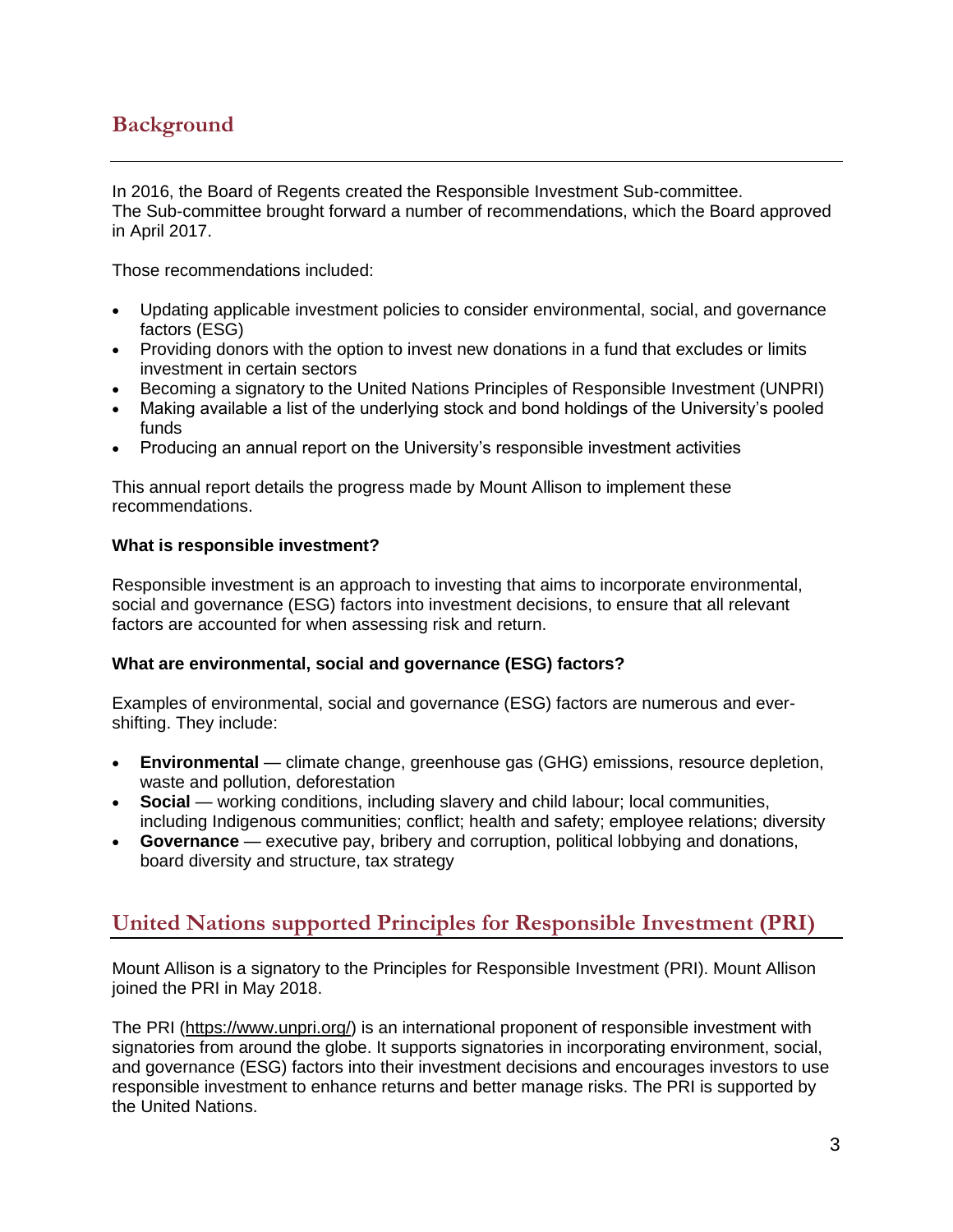The PRI outlines the following six principles for responsible investment:

- Principle 1: We will incorporate ESG issues into investment analysis and decision-making processes.
- Principle 2: We will be active owners and incorporate ESG issues into our ownership policies and practices.
- Principle 3: We will seek appropriate disclosure on ESG issues by the entities in which we invest.
- Principle 4: We will promote acceptance and implementation of the Principles within the investment industry.
- Principle 5: We will work together to enhance our effectiveness in implementing the Principles.
- Principle 6: We will each report on our activities and progress towards implementing the Principles.

PRI signatories are required to report publicly on their responsible investment activities each year. The PRI assesses the responses of Mount Allison and other signatories, assigning a performance band (from A+ to E). In 2020, Mount Allison was awarded 'A' ratings by the PRI for its 'ESG Strategy & Governance' and Investment Manager Selection, Appointment & Monitoring approach.

The full report is available at [www.unpri.org.](https://reporting.unpri.org/surveys/PRI-reporting-framework-2019/9C9782E8-A471-4C31-A8BA-E4F59CEC33FB/79894dbc337a40828d895f9402aa63de/html/2/?lang=en&a=1) To read more about the PRI's assessment methodology, visit https://www.unpri.org/signatories/about-pri-assessment The University uses the annual report as a basis for further improvements in responsible investment activities and reporting.

## **Mount Allison investment policies**

Mount Allison has a number of policies that govern its investments, including policies that outline how short term cash balances will be managed and invested, how the endowment fund will be managed and invested, and how much of the endowment fund can be spent each year. In 2017, Mount Allison's Board of Regents approved an update to the [Endowment Management](https://www.mta.ca/governance/policy7205/)  [Policy](https://www.mta.ca/governance/policy7205/) (Policy 7205) to include ESG factors as one of the beliefs which guide decision-making on investments.

The University does not directly invest in shares or bonds of companies. Instead, like other university endowments and pension funds, pooled investment vehicles are used, which provide Mount Allison with a more cost-effective way to achieve diversification. This means that Mount Allison does not have direct control over the individual securities held in those pooled funds. Instead, Mount Allison selects and continuously monitors third-party investment managers and uses an investment consultant to assist with this process.

ESG issues are also now a formal consideration in the selection of investment managers and other service providers. In addition, Mount Allison will engage with its investment managers and encourage them to engage with investee companies to improve corporate ESG performance.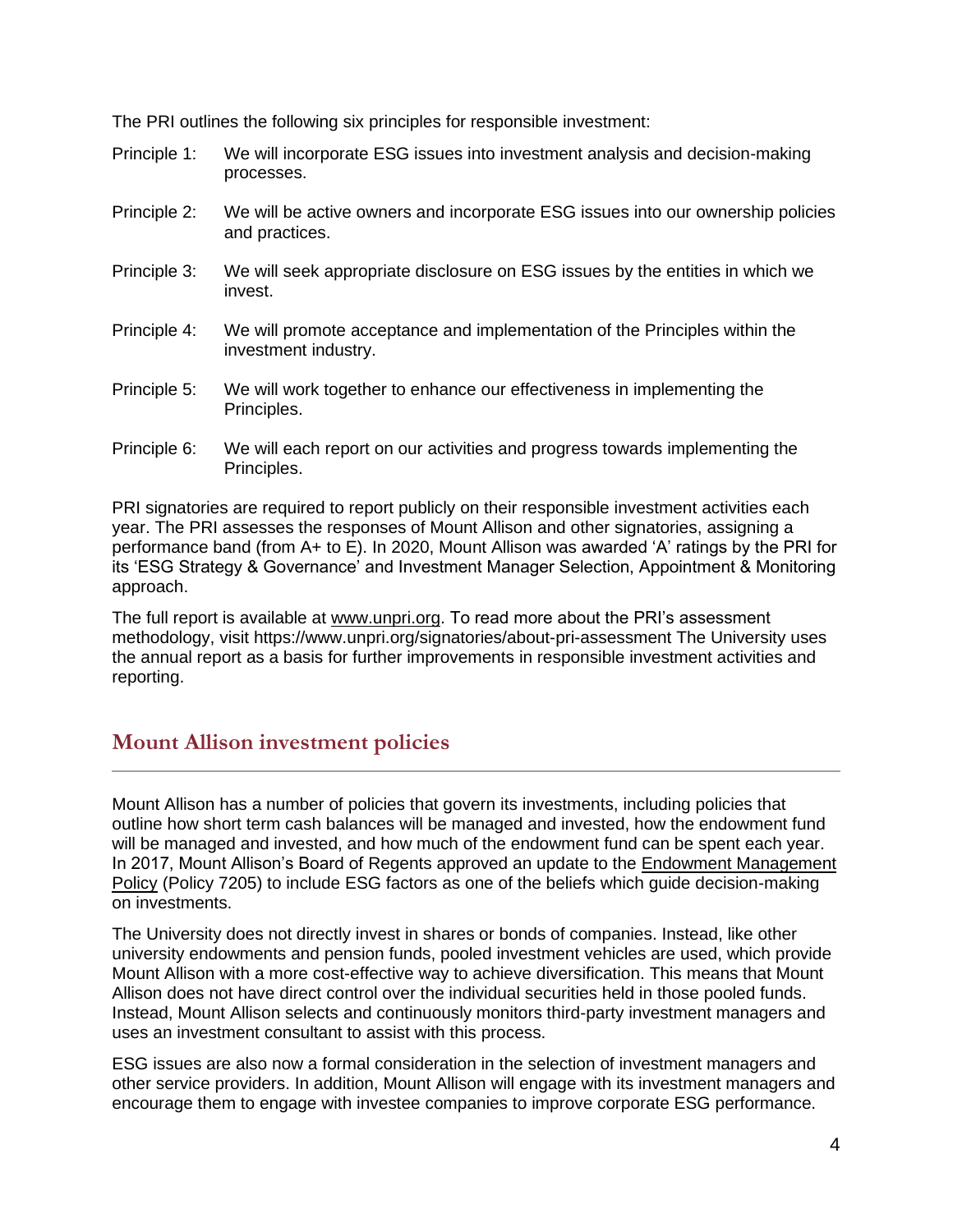#### **How do Mount Allison's investment managers incorporate ESG factors?**

With the support of an investment consultant, investment managers are regularly monitored. The following is a list of our investment managers as of Sept. 30, 2020 along with their status as UNPRI signatory. The links provide further details on their approach to responsible investing.

| <b>Asset Class /</b><br><b>Strategy</b>   | <b>Firm</b>                          | <b>UNPRI</b><br><b>Signatory</b> | Further details on the firm's approach to<br>responsible investment                                                          |
|-------------------------------------------|--------------------------------------|----------------------------------|------------------------------------------------------------------------------------------------------------------------------|
| <b>Fixed Income</b>                       | <b>BlackRock</b>                     | Yes                              | https://www.blackrock.com/institutions/en-<br>us/literature/whitepaper/bii-sustainable-investing-bonds-<br>november-2019.pdf |
| <b>Canadian Equity</b>                    | Connor,<br>Clark & Lunn              | Yes                              | https://www.cclgroup.com/cclim/en/home/what-we-<br>do/responsible-investing                                                  |
| <b>Canadian Equity</b>                    | Phillips,<br>Hager &<br><b>North</b> | Yes                              | https://institutional.phn.com/our-<br>solutions/esg/content/default.fs                                                       |
| <b>US Equity</b>                          | Commonfund                           | Yes                              | https://www.commonfund.org/investments/capabilities/re<br>sponsible-investing/                                               |
| <b>International</b><br><b>Equity</b>     | <b>Fidelity</b><br>Investments       | Yes                              | https://www.fidelity.com/bin-<br>public/060_www_fidelity_com/documents/about-<br>fidelity/ESG-StatementofPolicy.pdf          |
| <b>Global Equity</b><br><b>Small Cap</b>  | Dimensional<br>Fund<br>Advisors      | Yes                              | https://us.dimensional.com/about-us/investment-<br>stewardship                                                               |
| <b>Emerging</b><br><b>Markets Equity</b>  | <b>Schroders</b>                     | Yes                              | https://www.schroders.com/en/strategic-<br>capabilities/sustainability/                                                      |
| <b>Infrastructure</b>                     | Grosvenor<br>Capital<br>Management   | Yes                              | https://www.gcmgrosvenor.com/responsible-investing/                                                                          |
| <b>Global Equity</b><br>(Low-volatility)  | <b>TD Asset</b><br>Management        | Yes                              | https://www.tdaminstitutional.com/tmi/content/AU_CorpV<br>ision?language=en CA                                               |
| <b>Hedge Fund</b>                         | Abbey<br>Capital                     | <b>No</b>                        |                                                                                                                              |
| <b>Targeted Return</b><br><b>Strategy</b> | Wellington<br>Management             | Yes                              | https://www.wellington.com/en/esg-integration/                                                                               |

#### **Spotlight on a sample of our investment managers' responsible investing activities**

#### **Connor, Clark & Lunn Investment Management**

CC&L recognizes its responsibility as stewards of the assets entrusted to it by its clients and its leadership role in advocating for capital market integrity. Since inception of CC&L's business, through in-house research, management meetings, and proxy voting, CC&L's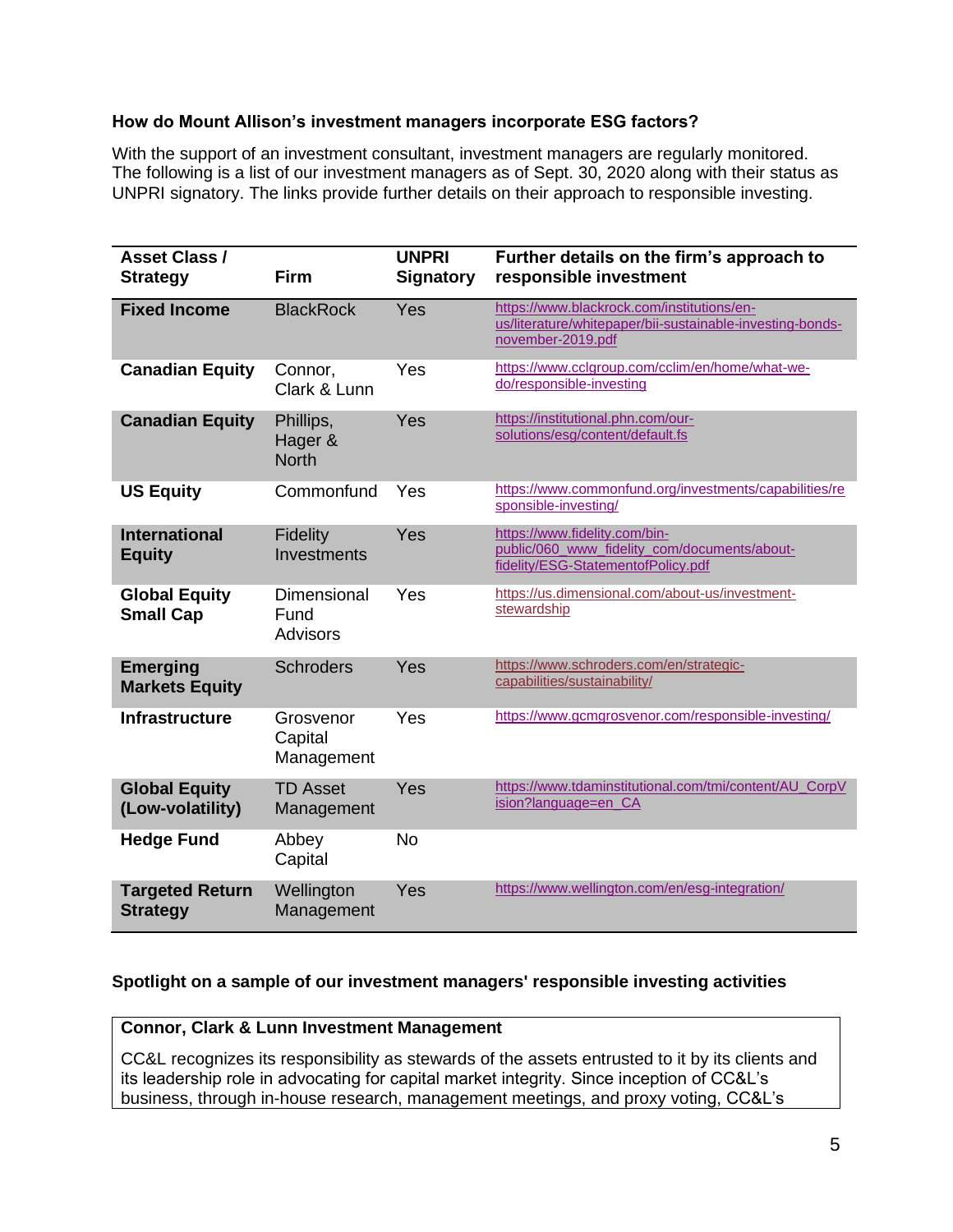investment teams have taken into account all factors – including ESG factors - that may have an influence on an investment's performance.

ESG factors were integrated into CC&L's quantitative model effective July 2020. This is a culmination of research efforts taken the last 5 years. In 2018, in conjunction with the CC&L ESG Committee, the Quantitative Equity Team undertook a project to review the quality of the available data and methodologies around measuring ESG risks. This was spurred by our view that ESG data coverage had increased and data quality had improved since our last review in 2015 and therefore, a further project was initiated to re-evaluate the potential benefit of using this data for CC&L's investment processes. The data review was completed in 2018 and the evaluation of the impact on our model was completed in late 2019. The results from this project indicated an improvement in the data and showed a modest improvement in predictive risk forecasts. The team incorporated E, S, and G rankings as systematic risk factors, as well as predictors of stock-specific risk, in the quantitative investment process in July 2020.

CC&L adheres to several guiding principles which were most recently reviewed and reaffirmed in their entirety in 2018. Creating an environment that fosters diversity recognizing that this leads to greater idea generation and better decision making - is one of these guiding principles.

In keeping with our commitment to our guiding principles, in September 2020 CC&L signed on to the [Responsible Investment Association's \(RIA\) Canadian Investor Statement on](https://www.businesswire.com/news/home/20201001005261/en/Canadian-Investors-Representing-2.3-Trillion-Pledge-to-Promote-Diversity-Inclusion-in-Their-Portfolios-and-Institutions_)  [Diversity & Inclusion.](https://www.businesswire.com/news/home/20201001005261/en/Canadian-Investors-Representing-2.3-Trillion-Pledge-to-Promote-Diversity-Inclusion-in-Their-Portfolios-and-Institutions_) The Statement acknowledges the existence of systemic racism and it's impacts on Black and Indigenous communities and People of Colour in Canada and globally and asks Canadian public companies to endeavor to increase transparency, adopt policies and expand and disclose organizational efforts to address barriers to diversity and inclusion.

#### **Fidelity Investments**

Fidelity Investments formalized its ESG program in January of 2017. As part of the formal launch, Fidelity adopted an ESG Policy and amended proxy voting guidelines to formally evaluate and actively vote on Environmental and Social shareholder proposals. In addition, Fidelity has created an ESG team in its Asset Management division to further support the integration of ESG considerations into our investing practices.

Incorporating these ESG factors and research are part of the mosaic our portfolio managers and analysts use to evaluate their investment opportunities. Our analysts are empowered with the responsibility of assessing the importance and impact of material facts relevant to investee company operations. These analysts are typically assigned specific economic sectors. This alignment allows the analysts to build expertise on the specific ESG factors present in their sectors. Analysts commonly cover the same sector for many years, creating a substantial body of sector- and company-specific ESG knowledge.

Along with a fundamental rating, our research analysts are responsible for publishing a separate proprietary Fidelity ESG rating on companies. As part of this process we are making the evaluation of material issues and corresponding metrics at the industry level available to the analysts as a scorecard to facilitate engagement. Sustainability Accounting Standards Board (SASB) insights are being used as a foundation for building our score. We are also leveraging the industry expertise of our fundamental research team to evaluate and confirm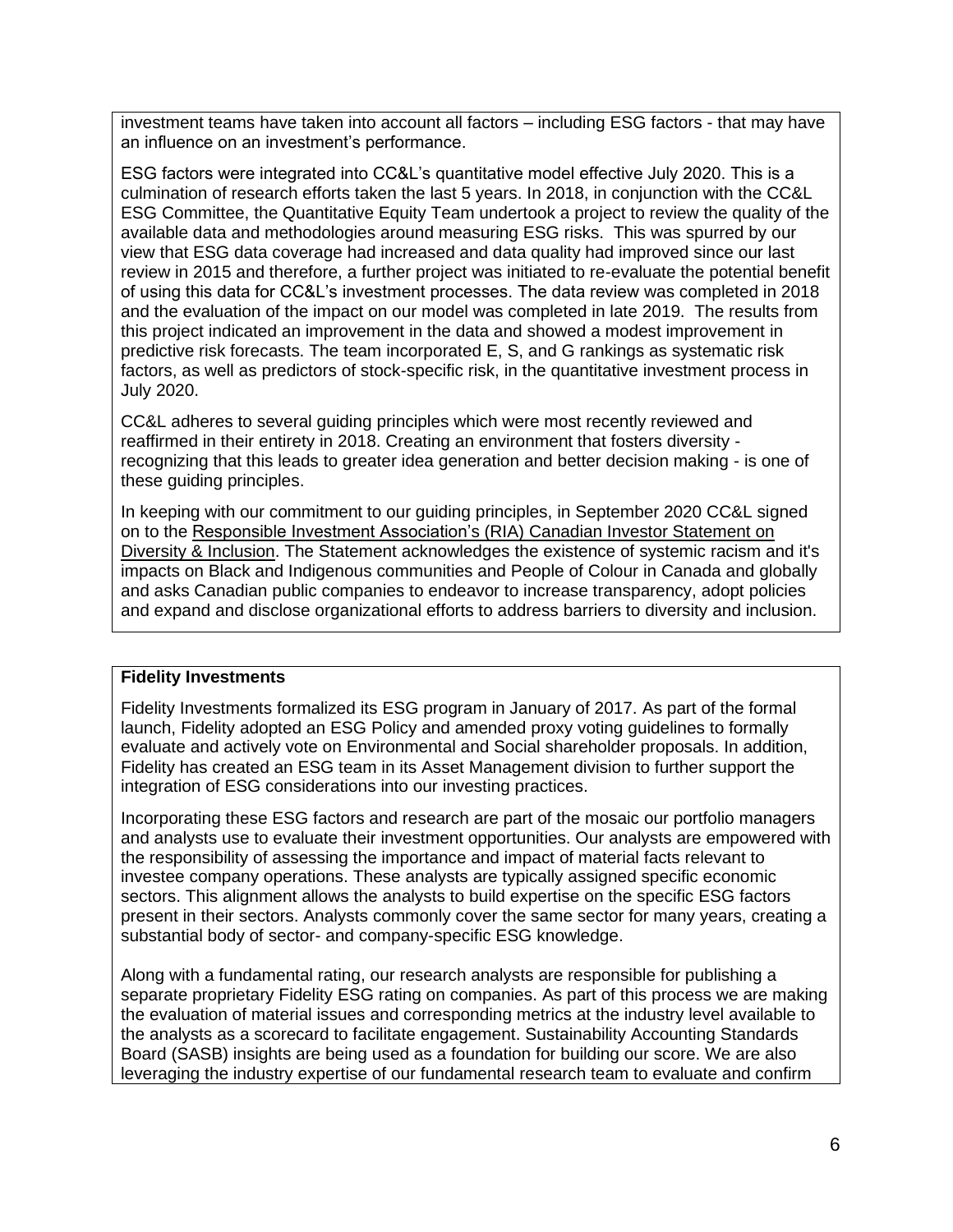materiality and provide insight into weighting these material factors. Ratings will be managed by the individual analysts with input from the research analysts across other asset classes.

Fidelity pursues an active investment strategy through portfolio management decisions, voting on resolutions, and maintaining an ongoing dialogue with the management of the investee company. Our objective is to deliver investment performance to our clients and in order to do so we seek a long-term understanding of all aspects of the companies in which we invest. The intensive analysis which accompanies an initial investment continues throughout and beyond the life of the investment itself.

Fidelity's research and investment analysis is the centerpiece of our communication with companies and they undertake extensive quantitative and qualitative analysis of potential investments. Formal meetings involving both portfolio managers and analysts are frequently held with investee companies. These meetings focus on the drivers of long-term performance, although shorter term issues are also relevant in the context of validating that the longer-term investment thesis is still intact. In addition to financial and strategic matters, discussions will cover a wide range of related investment topics including, but not restricted to, corporate governance and business sustainability. ESG topics are frequently integrated into the question set for these meetings and facilitated by our fundamental analyst team. Often an ESG analyst will also participate in the meetings.

## **Disclosure of annual holdings**

Mount Allison provides a [publicly-available list of the underlying stock and bond holdings in the](https://www.mta.ca/Community/Administrative_departments/Financial_Services/Financial_reports/Endowment_Fund_Holdings/Endowment_Fund_Holdings/)  [University's pooled funds.](https://www.mta.ca/Community/Administrative_departments/Financial_Services/Financial_reports/Endowment_Fund_Holdings/Endowment_Fund_Holdings/) These underlying endowment fund holdings are posted annually on the [Financial Services financial reports](https://www.mta.ca/Community/Administrative_departments/Financial_Services/Financial_reports/Financial_reports/) page.

### **Options for new donations**

A new investment option for donors who are contributing new funds was created in December 2017. This fund is designed to meet the needs of donors who desire a responsible investing option.

The [Desjardins Societerra Growth Fund](https://www.fondsdesjardins.com/funds/societerra/growth-portfolio/index.jsp) utilizes a number of strategies to implement responsible investing. As a starting point, the fund selected applies a filter which automatically excludes the arms and tobacco sectors, for example. When evaluating investments, the fund manager then assesses industry and company-specific exposure to ESG risks and exposures and eliminates those that are non-compliant or significant laggards relative to their industry peers. Some refer to this as a 'best-of-sector' approach.

In addition, the fund seeks opportunistic investments in both the environmental or 'green' bond market and equities issued by companies providing solutions to environmental problems. Beyond the integration of ESG issues, the fund manager is an active owner, utilizing shareholder engagement and exercising their proxy voting rights to support changes in terms of company-specific ESG policies and practices.